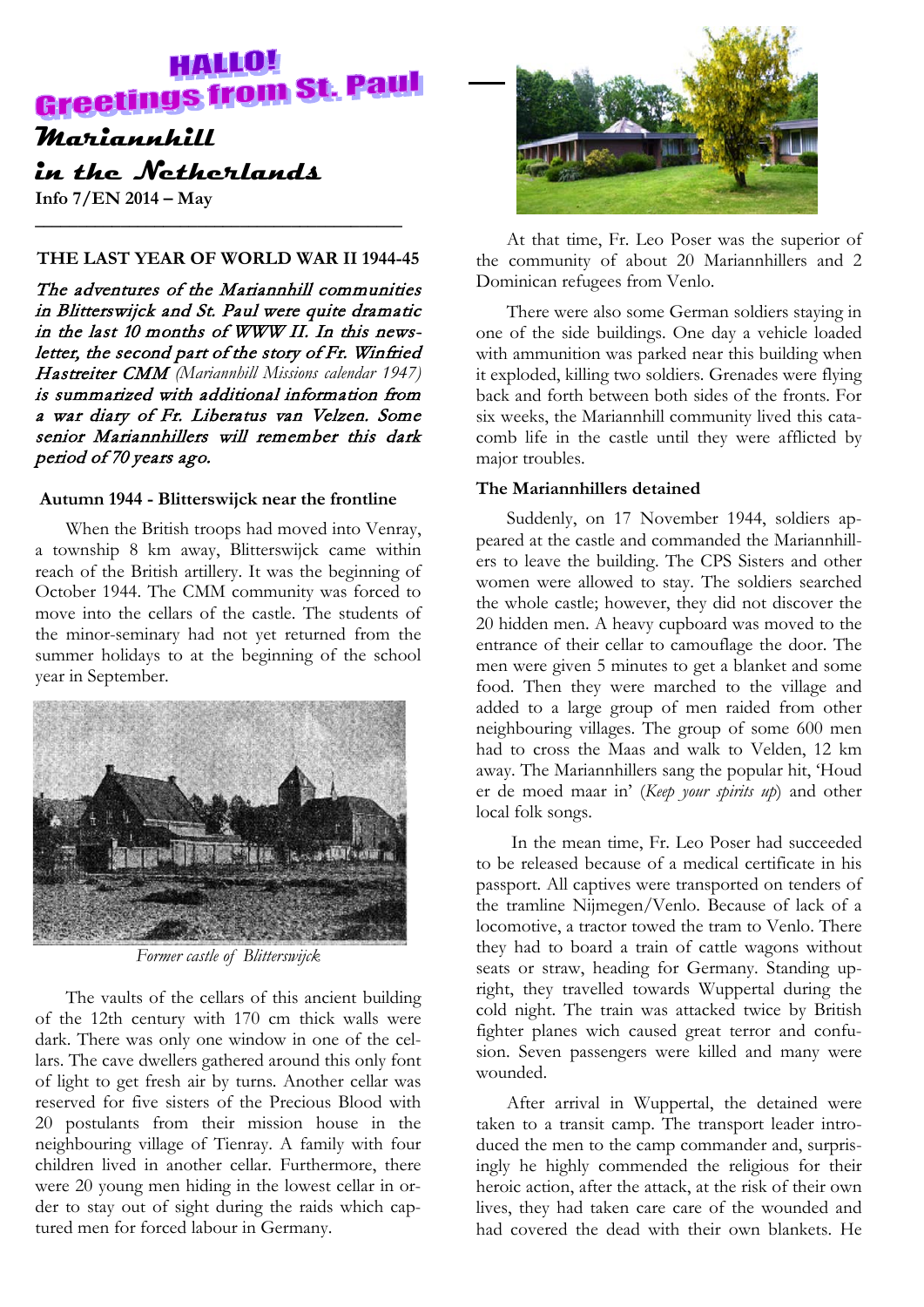requested that they were treated well. And indeed, they were looked after reasonably. The Mariannhillers were accommodated in two small rooms that had straw and a small stove. They were allowed to celebrate Mass und to get what they needed for it from the parish church in Sonnborn. After having been taken to another camp, they could celebrate Mass in a church in town. They also could move more freely and were even allowed to find their own accommodation in town. They contacted the Holy Spirit Sisters from Steyl in the hospital who warmly welcomed them and took care of them very well, giving them accommodation, clothing and food. Compared to the other detained they were privileged.

In spite of repeated attempts, the labour officers at Düsseldorf could not force the Dutch into labour. Therefore, they passed them on to the Gestapo (Secret Police), who nonetheless were unable to settle things with the stubborn Dutchmen. The two representatives of the group, Fathers Eduard Luyten and Remigius Peters, were bold and defiant. Fr. Winfried Hastreiter remarks, 'There stood a higher power behind the detained, to which the power of darkness had to give way'.

In the mean time more religious, SVD, Trappists and Redemptorists) had joined the group. They also took steps to be released. For weeks they were waiting between anxiety and hope. On 20 December, suddenly the message came through: 'Tomorrow, the Dutch religious are allowed to return to the Netherlands'. They would be transported by train to the North of the Netherlands, where they should present themselves to the German occupation authorities. He next day, the SVD fathers and the Trappists joined them at the railway station of Sonnborn, all together 62 persons. They got seats in reserved carriages.

Unfortunately, one confrere, Marcel Noten, was too ill to come along and had to stay back. Fr. Eduard Luyten volunteered to accompany him. He and Fr. Remigius Peters had continuously attempted to be released by the authorities.

Near Oldenzaal, the train crossed the Dutch border. The released decided not to check in with the authorities, but split up in small groups in order to make it easier to find accommodation and not be caught in a raid. The confreres from the northwest of the country parted from the others and tried to find a way home. Another group, together with those from the southern provinces, found a place with the Dominicans in Zwolle, and the others went to the northern provinces Groningen or Friesland.

### **Dramatic developments at St. Paul**

**St. Paul becomes headquarters**

One day, St. Paul became suddenly a very important place. It was chosen as the headquarters of General Marshal Model, the supreme commander of the West-Army in the Netherlands. It was the begin



*Three students (Lenssen, Duijkers, Dupont) on the ruins of the minor seminary in Blitterswijck 1945 (Photo Fr. Leo Poser)*

ning of a period of highest activities; cars with high ranking officers rushed back and forth; all around heavily armed sentries were posted, patrolling up and down; a network of communication cables was installed going in all kind of directions. It was said that those top man were not only busy with meetings and administration but also with drinking parties. They seemed to have excellent French wines in stock. Soldiers whispered that one night even Heinrich Himmler, the feared SS-Reichsführer had called in for deliberations but also for a hefty drinking party. A former CMM seminarian was working in one of the offices. Fr. Hermann Arndt was happy to see his former student again. He attended Mass almost daily.

Suddenly, after three weeks, the headquarters broke up, suddenly. While the front was approaching, the soil became too hot under their feet.

#### **St. Paul becomes a fortress**

The high four-story building of St. Paul was of course of strategic importance because it offered a wide outlook over the whole area. Therefore, it became a fortified place in face of the approaching front. All around, large underground bunkers were built, some furnished as living quarters. Br. Possenti, the electrician, had to install electric cables. The riv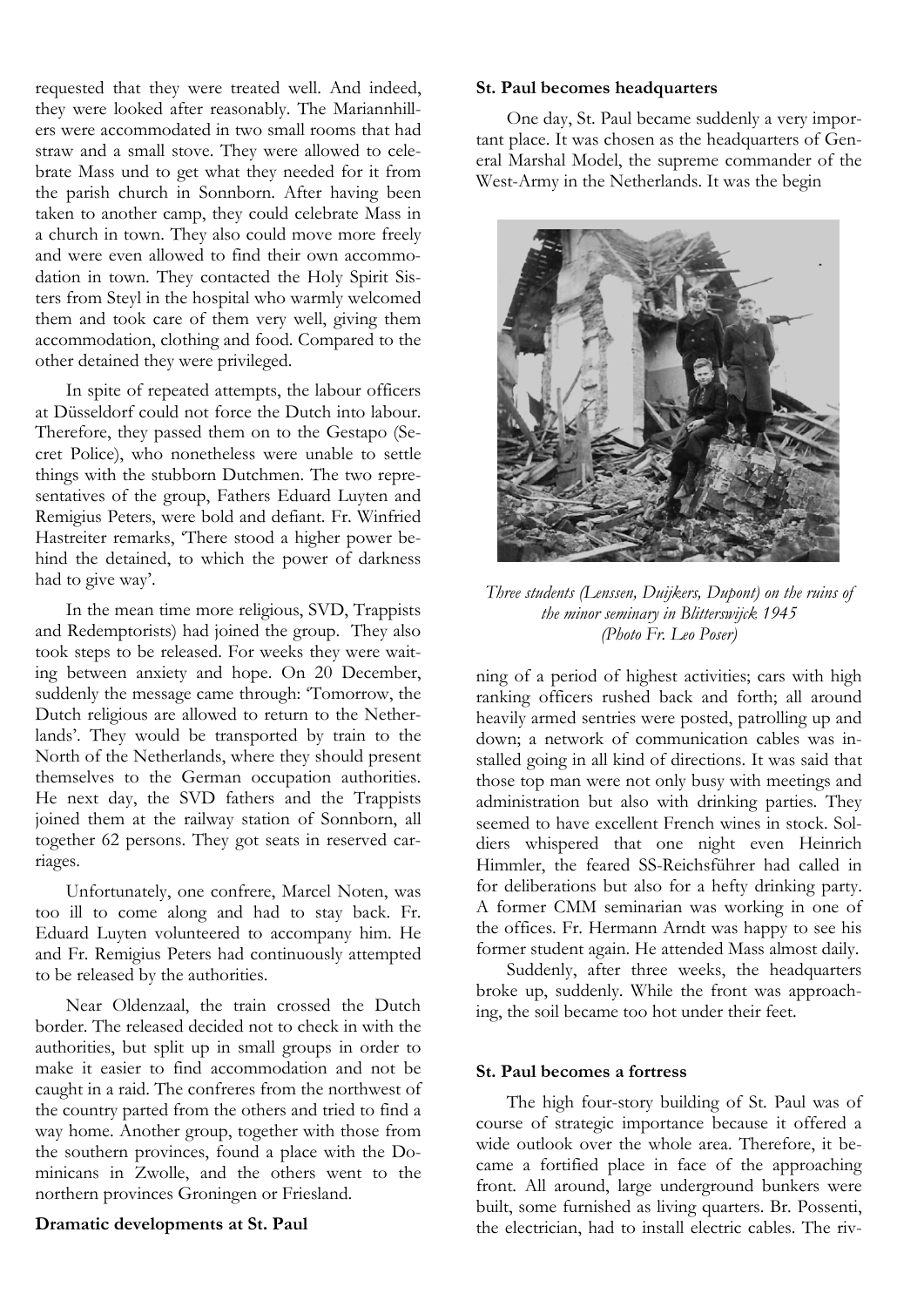erbanks of the Maas were secured with barbed wire, minesfields, machineguns and trenches. About 800 forced labourers arrived from Germany to construct them. When the British soldiers came very close on the far site of the river, these workers were withdrawn and 250 men of the Polish Labour Service took their place.

### **St. Paul becomes a Red Cross clinic**

On 15 October 1944 a new formation arrived to occupy part of the house. St. Paul, became a Red Cross clinic with surgery rooms and seven doctors and medical personnel. An enormous canvas with the Red Cross sign was spread out on the soccer field to serve as a temporary protection against attacks from the air. The wounded victims came from small first-aid posts at the front. In the family house of Fr. Frans Lenssen (15 km away), such an aid post was set up in one room. Soldiers in various conditions arrived there daily from the battlefield, and after having been treated, were transported to St Paul. Thirtythree of the soldiers who died there were buried in the cemetery of the mission house.

# **St. Paul under artillery fire**

On 23 November 1944, the battlefield had moved to the other bank of the River Maas, opposite St. Paul. The British artillery bombarded the German positions near the house daily. The first grenades exploded in the near surroundings of St. Paul. This went on from that day until the arrival of the British troupes. Immediately after the first attack, all inhabitants of S. Paul went underground into the cellars of the main building, the farm and the workshops and other buildings of the 'old St. Paul'. Kitchen, diniggrooms, dormitories were quickly set up in the cellars. In those days, the number of refugees from outside was growing daily, so that a chapel was prepared for 300 persons. The Sisters of 'Nazareth' were still there with their 183 girls. The Brothers of the neighbouring St. Joseph's school had come with 40 boys.

On 10 December the British opened for the first time fire with their canons directly on the house. This went on for days.

# **Evacuation**

On 9 January 1945 came the long dreaded order for the evacuation of St. Paul. At 12.00, the whole building had to be vacated. The claim that according to a well kept charter, St. Paul was protected under the Convent of Genève, had resulted in only a few days of postponement, but could not hold up the

evacuation.

On 15 January, in cold weather with frost and snow, the caravan of 600 refugees including those from Arcen who had joined in, started walking and crossed the border near Walbeck. It was misty so that they had not to worry about attacks from the air. From Walbeck they continued walking 7 more kilometres to Straelen. There, at the railway station, a long train with 50 carriages was waiting. In the mean time, 600 more refugees had arrived from Venlo, so that the number increased to 1200 people.

At midnight the train left Straelen for Groningen near the Nord Sea. Since the allied forces had already reached Nijmegen, the train had to make a detour through German territory. On 16 January, it crossed the Dutch border near Winterswijk. In Vorden there was a break after 12 hours traveling.

The villagers prepared food for the refugees, potatoes, and milk for the children. Then the train drove to Zwolle, where they met three CMM confreres from Blitterswijck who had come there some weeks earlier and had found refuge in the Dominican monastery. Frater Chrysanthus van den Idsert was present at the railway station where he was working with the Red Cross. At the station, fighter planes appeared suddenly but they did not an attack.

On 17 January, the train finally arrived in Groningen, a town of 120.000 inhabitants at that time, about 30 km from the Nord Sea. The four religious groups stayed in the city for the first days: the Mariannhillers, the Sisters of Nazareth with 183 children, the Brothers of the Seven Sorrows with 40 boys, and a group of the Congregation of the Holy Spirit. Most of the Mariannhillers were accommodated in Kloosterburen, a village on the coast.

# **Battle of Groningen**

While most parts of the southern provinces were already liberated in autumn 1944, the occupation in the provinces north of the great rivers was prolonged until May 1945. People in the great cities suffered famine. The city of Groningen would still become the scene of a fierce battle in the final phase of the war. From 14 April on, artillery could be heard. Canadian troops forced the German army back into town. In the following days, the infantry fought a way into the city and a man-to-man battle started. They had to fight street by street and house by house. Many houses were burning, people were fleeing, shooting and explosions were heard everywhere. Fr. Winfried Hastreiter, who lived in a guesthouse in the centre of the city, was an eyewitness of the battle. At 4.00 a.m., a man of the fire brigade rushed into the house announcing that the street was free; the